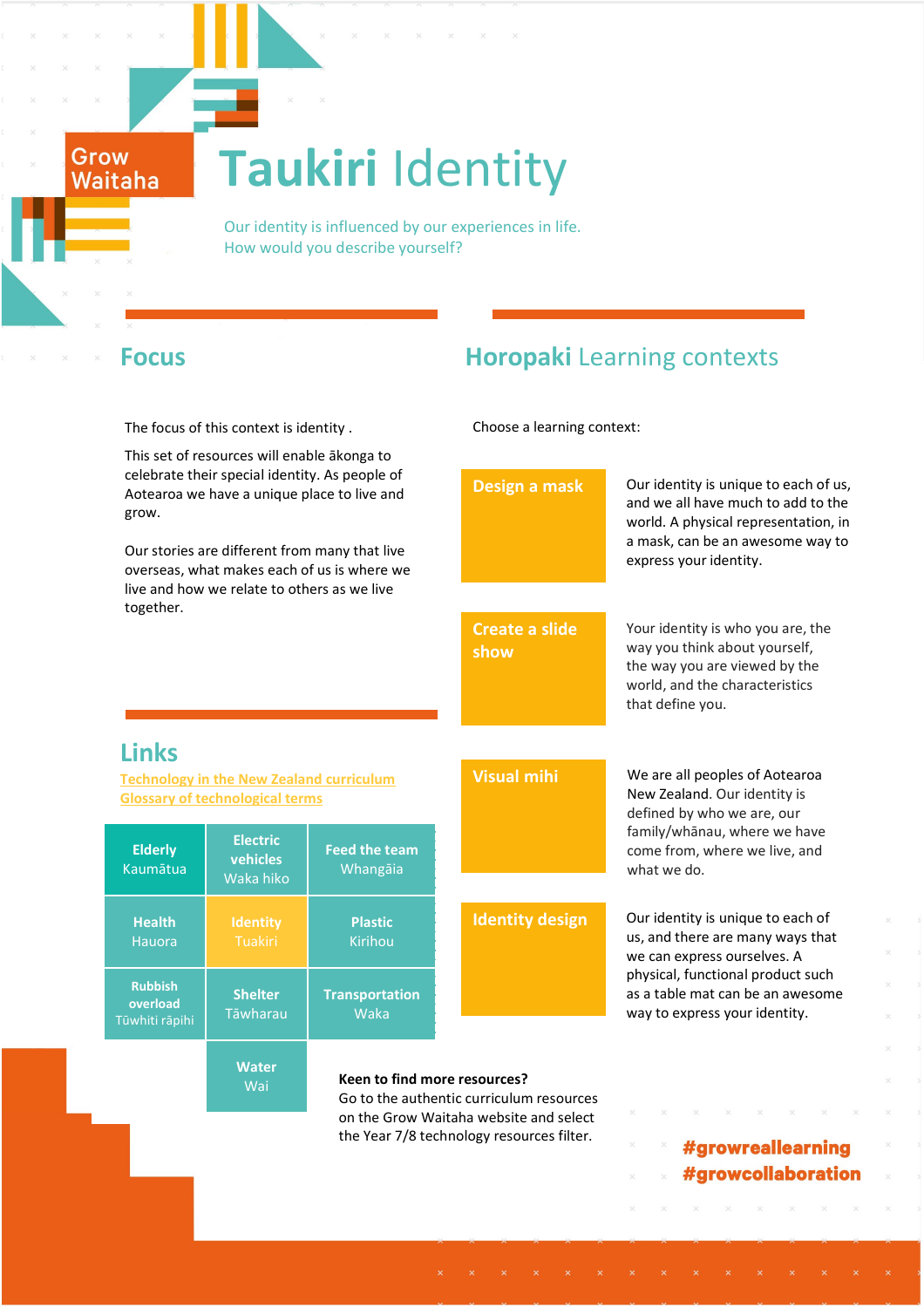# $[$  IDENTITY// **TUAKIRI** 1

**Masks 17**

**The Context/Horopaki:** *Our identity is unique to each of us, and we all have much to add to the world. A physical representation, in a mask, can be an awesome way to express your identity.* 

**The Brief 1:** *You are to design a mask that represents your identity. This could be your culture, your sporting interests, your personality, or your hero.*

**The Brief 2:** *Using materials available at home, you are to make the mask you designed in brief 1.* 

#### **(WALT) We are learning to:**

- design a mask that reflects the key attributes of a stakeholder
- create a 3D model of a mask using papier-mâché.

# **Activity 1 Mask development**

- 1. Make a list of the things that make you, you. These will be the attributes of your mask, e.g. brown eyes, sporty, wear glasses, your culture, your origins.
- 2. Using the list, sketch two possible ideas/concepts for a mask that will represent you. Make these big—at least half an A4 sheet of paper—so you can show the main features of your mask and some detail.
- 3. Show your two concepts to others in the home. Have them make comments on what they like and ask if they can offer any other ideas.
- 4. Select one of these. Trace the selected design onto the centre of another A4 sheet of paper.
- 5. Add colour to make the features stand out on the mask using pens, pencils, highlighters, crayons.
- 6. Check that you have incorporated the main features/attributes that you identified in bullet point 1.
- 7. Read about how to make a papier-mâché mask below.
- 8. Watch video clip about papier- mâché below.

## **Digital resources/Rauemi**

How to make a papier-mâché mask [https://www.instructables.com/id/Creating](https://www.instructables.com/id/Creating-a-papier-mache-head-of-Felix-Morton/) [-a-papier-mache-head-of-Felix-Morton/](https://www.instructables.com/id/Creating-a-papier-mache-head-of-Felix-Morton/)





# **Activity 2 Make a mask**

- 1. Cover the table with a cloth or newspaper.
- 2. Blow up the balloon to the desired size for the mask and tie it off. Set it aside.
- 3. In a bowl, mix flour and water to make a paste.
- 4. Dip newspaper strips in the paste until they absorb some of the paste; apply several layers of paper to the balloon. Clean up any excess paste and wash your hands. Leave to dry overnight.
- 5. Roll foil to form eyebrows, a nose and lips. Stick them on the head with tape. Cut card and use tissues to form other features and tape them on. Apply several layers of newspaper strips over the features. Leave to dry. Add additional layers until the mask is firm to touch.
- 6. If you have paint, paint the features to highlight them.
- 7. Take a picture of the final outcome and send it to your teacher.

### **Material resources/Rauemi**

Aluminium foil—to shape features Balloon Cardboard—to shape features Flour (baking) mix with water—to make glue Newspaper—ripped into small pieces/strips Scissors—to cut cardboard and foil Tape—to hold things in place Tissues—to shape ageing features/wrinkles



## 'SUPPORTING YOU TO MAKE A DIFFERENCE'

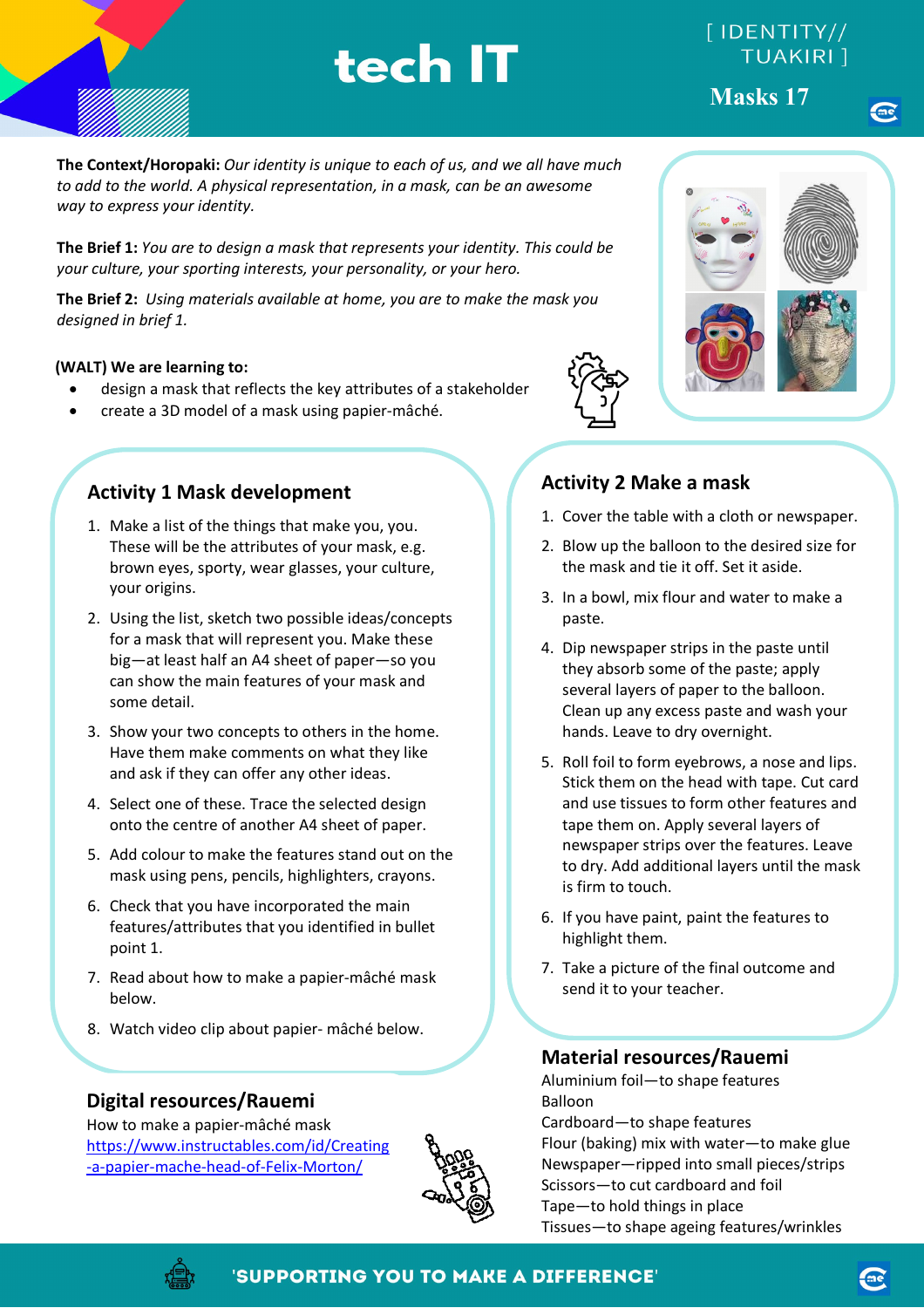# $[$  IDENTITY// **TUAKIRI** 1

**Music 18 Music 18**

**The Context/Horopaki:** Your identity is who you are, the way you think about yourself, the way you are viewed by the world and the characteristics that define you.

**The Brief 1:** *We all have a favourite group or artist that best reflects our music identity/genre. You are to research your favourite musical artist/group and create a slideshow presentation to showcase them and their music.*

**The Brief 2:** *You are to design and produce an A3-sized poster that represents the many forms of music you enjoy.* 

#### **(WALT) We are learning to:**

- use a slideshow to present data and images
- create a poster that uses effective design elements.

## **Activity 1 Slideshow presentation**

- 1. Identify the artist/group and the type of music they play (their genre) e.g. pop, hip hop, rock, R&B, house, D&B, rap. Research and select key information about their musical career. Include best songs and identify top-selling albums.
- 2. Create a plan of what will be displayed on each slide. Think about *titles/pics/text/video clips.*
- 3. Check in with your teacher that you are on the right path.
- 4. Create a slideshow presentation with 4-6 slides. Highlight the key attributes of the singer/group who they are, some background information, the type of music they record, and some interesting facts related to their music.
- 5. Show your slideshow to others in the home. Have them make comments on what they like and ask if they can offer any other ideas.
- 6. Check that you have incorporated the main features/attributes that you identified earlier.
- 7. Share the slideshow with your teacher.

# **Activity Poster design**

Your poster could include graphics and text/headings from magazines or old newspapers, pictures, sketches and drawings*.* 

- 8. Click and read the digital rauemi "Poster design" link below. Use as many of the 10 key points to make a good poster as you can.
- 9. List the styles of music you want to celebrate in this poster e.g. pop, rap, rock.
- 10. Sketch a plan of all the graphics that you want to use. Find these in magazines, newspapers, old journals, the internet OR draw them.
- 11. Plan the layout of your poster. Think about the size and position of the graphics. REMEMBER what you include in this poster cannot be offensive to others; the language and graphics must be respectful of the rights of the viewer.
- 12. Create your A3 poster.

#### **Material resources/Rauemi**  $\overline{a}$

Magazines, old newspapers, pictures, glue, tape, scissors, coloured card, ribbon, fabrics …

#### **Digital resources/Rauemi**

| MS Powerpoint      | https://www.youtube.com/watch?v=6yiJyMAF6IE                                     |  |  |  |
|--------------------|---------------------------------------------------------------------------------|--|--|--|
|                    | https://www.youtube.com/watch?v=69bkmx2z19Q&feature=emb rel end                 |  |  |  |
| Google slides tips | https://www.youtube.com/watch?v=L71YblOBVAA                                     |  |  |  |
| Poster design      | https://designshack.net/articles/inspiration/10-tips-for-perfect-poster-design/ |  |  |  |





'SUPPORTING YOU TO MAKE A DIFFERENCE'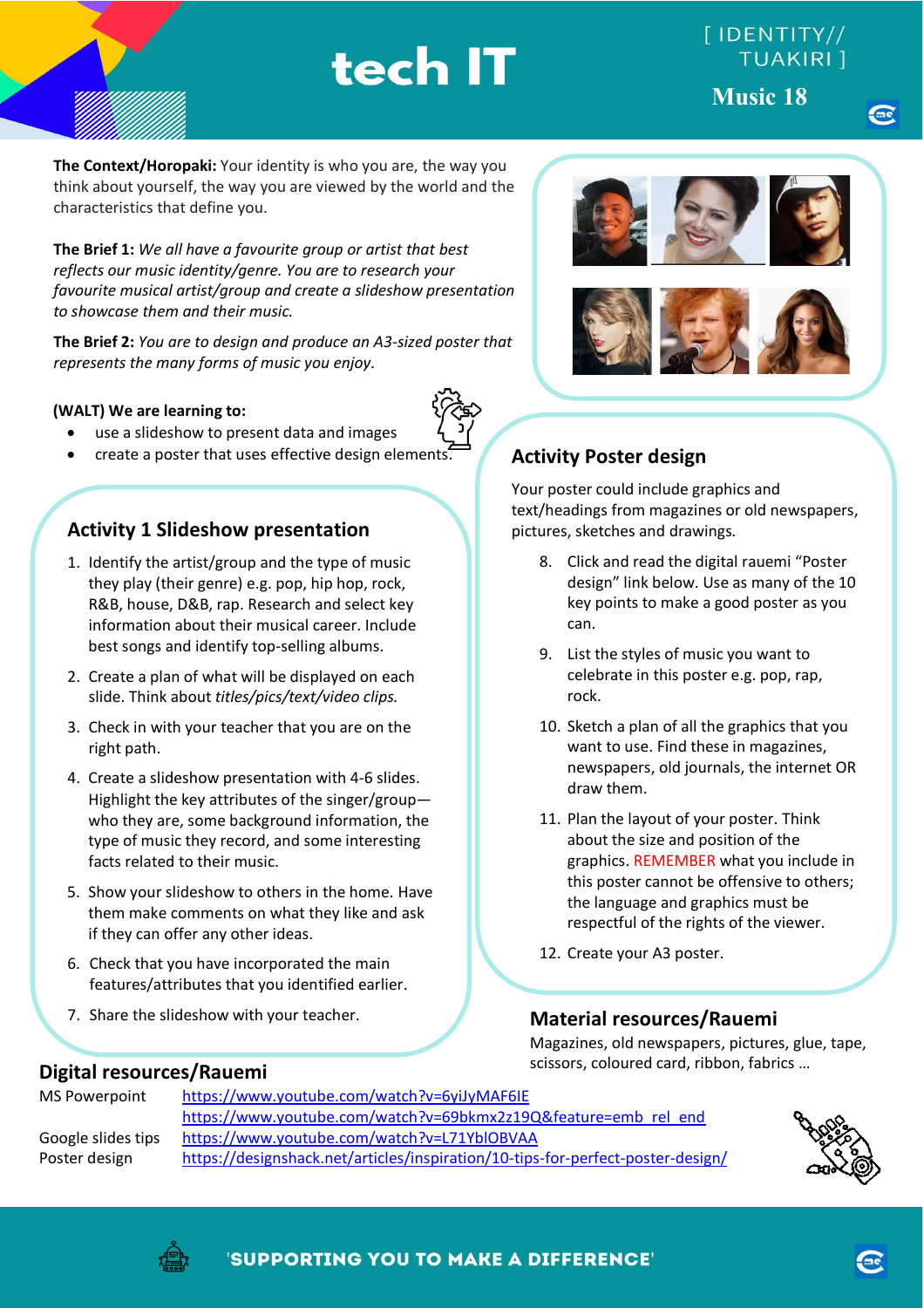# [IDENTITY// **TUAKIRI** 1 **Mihi 19**

**The Context/Horopaki:** We are all people of Aotearoa New Zealand. Our identity is defined by who we are, our family/whānau, where we have come from, where we live, and what we do.

**The Brief 1: (slide 1)** As *people of Aotearoa New Zealand we are proud of where we come from and who we are. You are to research into your tūrangawaewae. Record your findings on the first slide of a slideshow titled "*Tūrangawaewae my place to stand".

**The Brief 2:** *(slide 2) Within the school setting, we introduce ourselves using a mihi. You are to find and create images that can be inserted into a slideshow to provide a visual display of your mihi.*

- 1. Create a slideshow called "Tūrangawaewae"—my place to stand. Include who you are and places that are important to you. Research the following questions and record your findings on slide 1.
- 2. How is the term "tūrangawaewae" described in [www.maoridictionary.co.nz?](http://www.maoridictionary.co.nz/)
- 3. Where is your "tūrangawaewae"?
- 4. Your pepehā is your way of showing your connection to a place. Does your school use a pepeha? What is it?
- 5. What is it about that place that makes it the place where you belong?
- 6. What is your favourite thing about your place of belonging?
- 7. Include photo/s of your tūrangawaewae or sketch it and show it on a map.
- 8. Does your mother's mum (your grandmother) have a different tūrangawaewae. Why/who?

### **Digital resources/Rauemi**

Design of Powerpoints <https://www.youtube.com/watch?v=6yiJyMAF6IE> Te Tūrangawaewae a Teeks <https://www.youtube.com/watch?v=L4jqmTV6uJs>



# **Material resources/Rauemi**

Family photos (check first with mum and/or dad), device to take pictures

#### **Mihi whakatau**

#### [Play sound bite,](https://maoridictionary.co.nz/search?idiom=&phrase=&proverb=&loan=&histLoanWords=&keywords=mihi+whakatau) click to hear

**1. (noun)** speech of greeting, official welcome speech—speech acknowledging those present at a gathering.



#### **(WALT) We are learning to:**

- understand our "tūrangawaewae"
- **Activity 1 Slide 1 Activity 1 Slide 1 Activity 1 Slide 1 Activity 1 Slide 1 Activity 1 Slide 1 Activity 1 Slide 1 Activity 1 Slide 1 Activity 1 Slide 1 Activity 1 Slide 1 Activity 1 Slide 1 Activity 1**

# **Activity 2 Slide 2**

1. To support you when you are sharing your basic mihi, research and find a range of pictures to form a visual representation of the following seven points. Insert these into slide 2 of your slideshow.

#### **SLIDE TITLE—Tēnā koutou**

- 1. Ko  $\ldots$  te maunga =  $\ldots$  is my mountain
- 2. Ko … te awa = … is my river
- 3. No  $\dots$  ahāu = I am from  $\dots$
- 4. Kei … tōku kāinga ināianei = I live in …
- 5. Ko … tōku matua = My father is …
- 6. Ko … tōku whaea = My mother is …
- 7. Ko … tōku ingoa = My name is …
- 2. Arrange your pictures on the slide but do not label them. You will speak to them when sharing your mihi.



 3. Show others at home and have them give feedback. Practise presenting your mihi for your return to school.